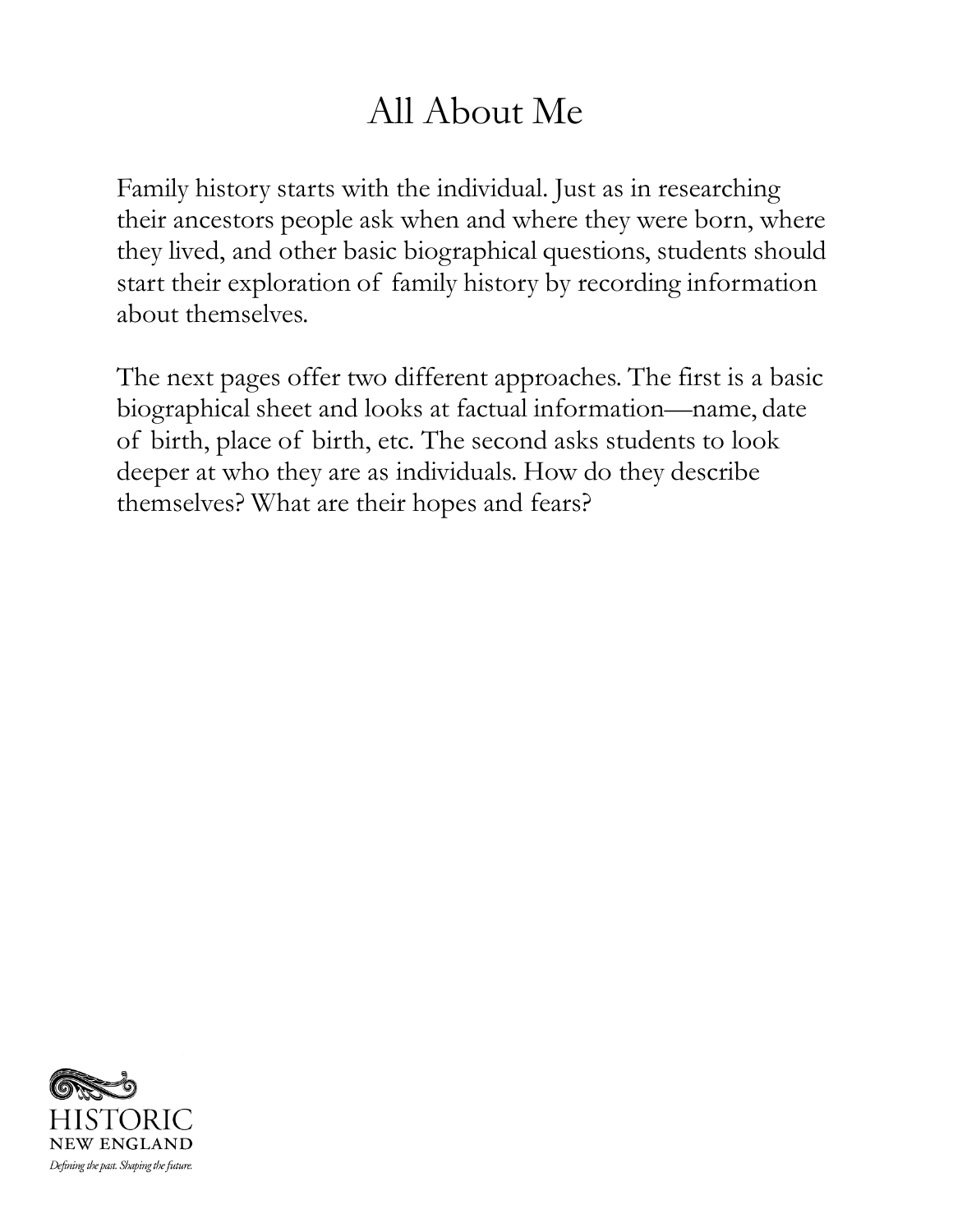## Bio Sheet

| Birth Date:                          |
|--------------------------------------|
|                                      |
|                                      |
|                                      |
| Parents' Places of Birth: March 2014 |
|                                      |

Draw a picture or attach a current photograph of yourself here.